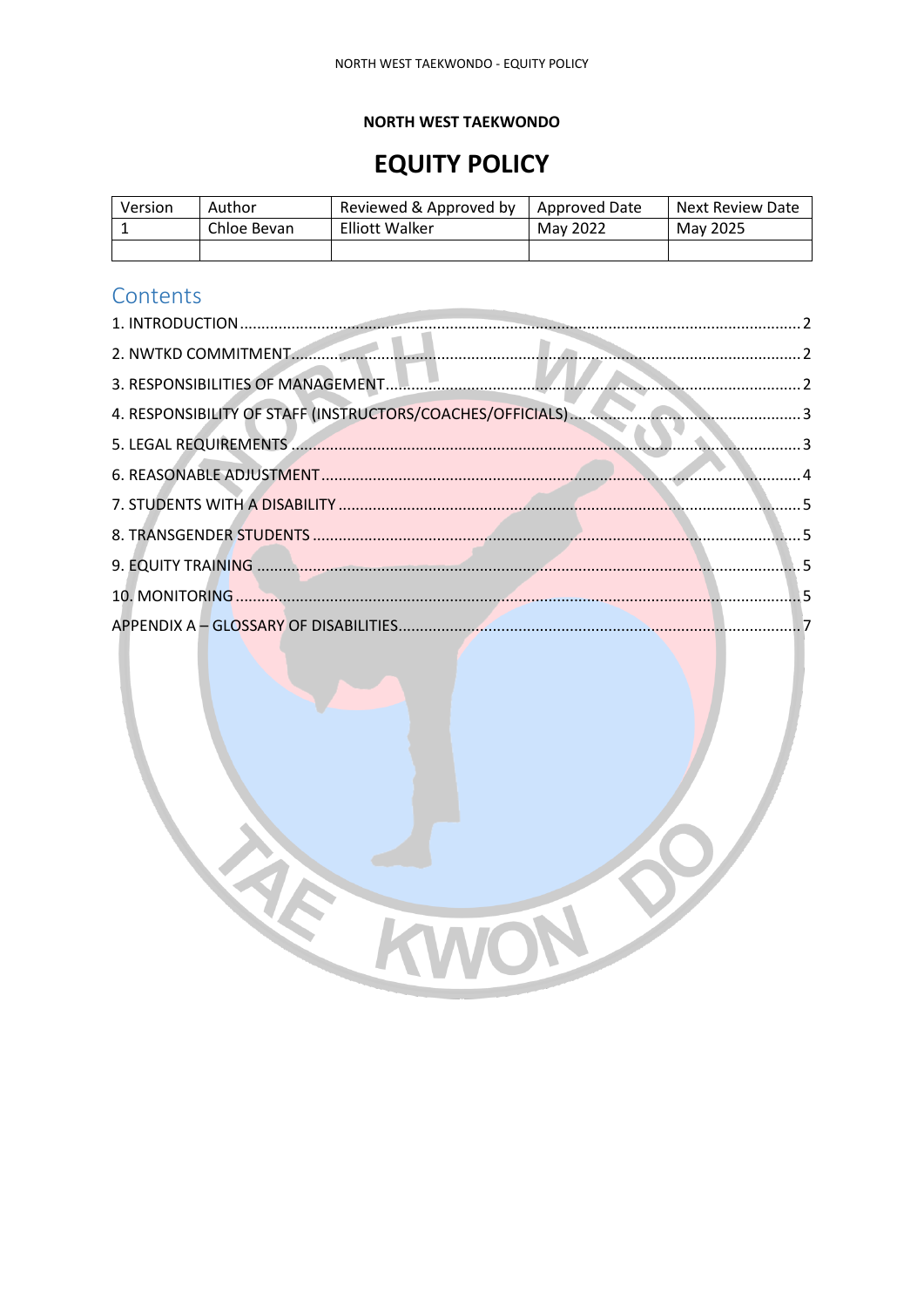### 1. INTRODUCTION

The North West TaeKwonDo Association (NWTKD) is committed to ensuring that we are a sport which is inclusive and welcoming of diversity. We are fully committed to the principles and practice of equality of opportunity in all its functions: as an employer, in its training and development of coaches and instructors and involvement with officials and administrators. It is responsible for ensuring that no job applicant, employee, volunteer, service user, athlete or person within its jurisdiction (together "Stakeholders") are unlawfully discriminated against because of age, disability, gender reassignment, marriage and civil partnership, pregnancy and maternity, race, religion or belief, sex and sexual orientation (together the "Protected Characteristics under the Equality Act 2010") or any other irrelevant characteristic. We wish to ensure that everyone has a genuine and equal opportunity to participate in Taekwondo at all levels and in all roles.

### <span id="page-1-0"></span>2. NWTKD COMMITMENT

To create an environment in which individual differences and the contributions of all stakeholders are recognised and valued.

• Every employee is entitled to a working environment that promotes dignity and respect to all. No form of intimidation, bullying or harassment will be tolerated.

- Training, development and progression opportunities are available to all staff.
- To promote equality in the workplace which we believe is good management practice and makes sound business sense.
- We will review all our employment practices and procedures to ensure fairness.
- Breaches of our equality policy will be regarded as misconduct and could lead to disciplinary proceedings.
- This policy is fully supported by senior management and has been agreed with Member Clubs / employee representatives.
- The policy will be monitored and reviewed regularly.

## <span id="page-1-1"></span>3. RESPONSIBILITIES OF MANAGEMENT

Responsibility for ensuring the effective implementation and operation of the arrangements will rest with the Chief Instructor. Directors / Member Clubs representatives will ensure that they and their staff operate within this policy and arrangements, and that all reasonable and practical steps are taken to avoid discrimination. Each Member Club representative will ensure that:

- All their staff are aware of the policy and the arrangements, and the reasons for the policy;
- Grievances concerning discrimination are dealt with properly, fairly and as quickly as possible;
- Proper records are maintained.

Head Office will be responsible for monitoring the operation of the policy in respect of employees and job applicants, including periodic departmental audits.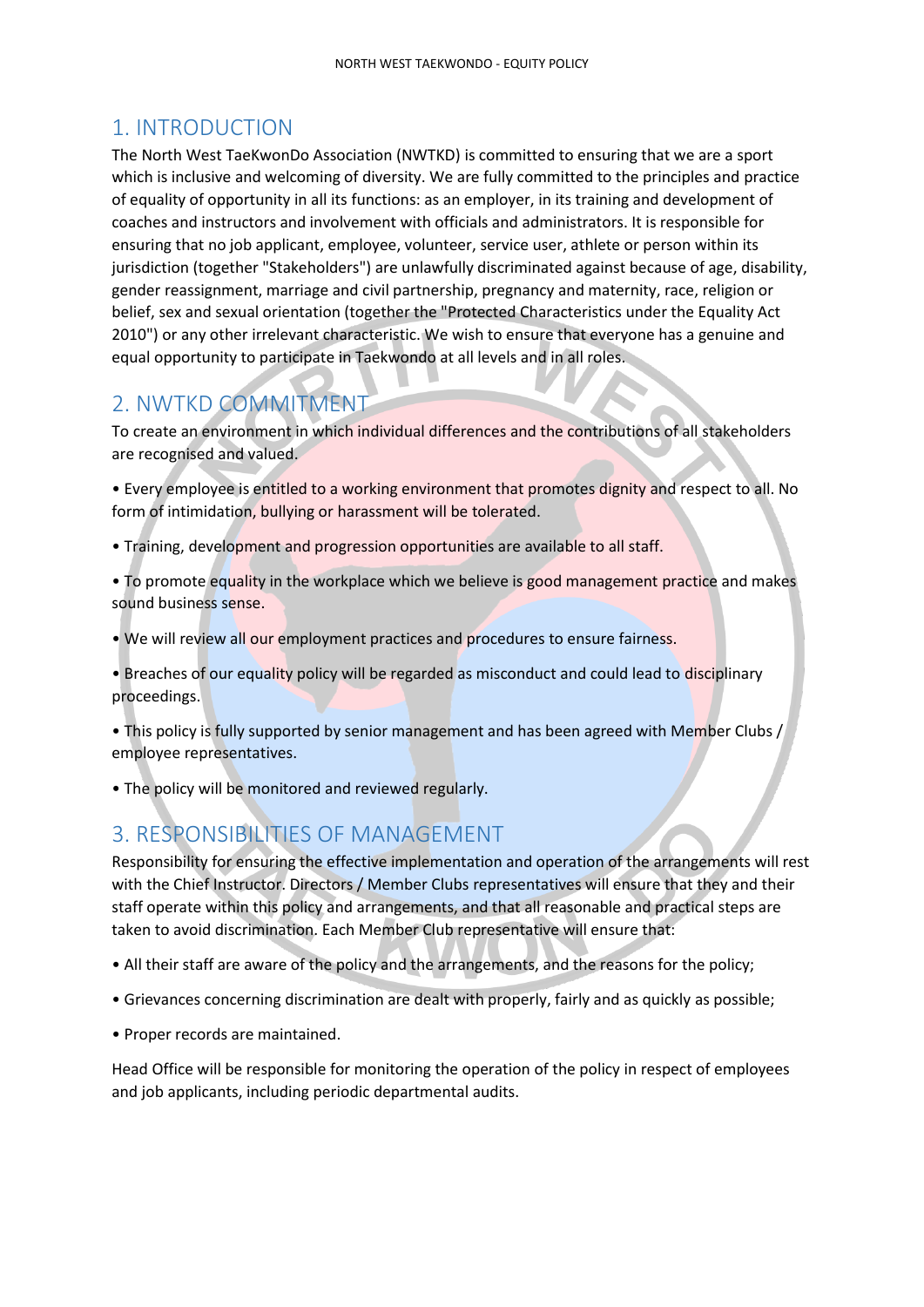## <span id="page-2-0"></span>4. RESPONSIBILITY OF STAFF (INSTRUCTORS/COACHES/OFFICIALS)

Responsibility for ensuring that there is no unlawful discrimination rests with all staff and the attitudes of staff are crucial to the successful operation of fair employment practices.

In particular, all members of staff should:

- Comply with the policy and arrangements;
- Not discriminate in their day to day activities or induce others to do so;

• Not victimise, harass or intimidate other staff or groups who have, or are perceived to have one of the protected characteristics.

• Ensure no individual is discriminated against or harassed because of their association with another individual who has a protected characteristic.

• Inform their manager if they become aware of any discriminatory practice.

## <span id="page-2-1"></span>5. LEGAL REQUIREMENTS

5.1 NWTKD is required by law not to unlawfully discriminate against its Stakeholders and recognises its legal obligations under, and will abide by the requirements of, the Equality Act 2010 and any equivalent legislation (as amended) in any UK jurisdiction, Jersey, Guernsey, Gibraltar or the Isle of Man and any later amendments to such legislation or subsequent equality related legislation that may be relevant to Taekwondo.

5.2 NWTKD will seek advice each time this Policy is reviewed to ensure it continues to reflect the current legal framework and good practice.

5.3 NWTKD recognises the following as unacceptable:

Discrimination, harassment, bullying and victimisation

Unlawful discrimination which can take the following forms:

### *5.3.1 Direct Discrimination*

Treating someone less favourably than you would treat others because of a Protected Characteristic.

### *5.3.2 Indirect Discrimination*

Applying a provision, criterion or practice which, on the face of it, applies to all but which, in practice can disadvantage individuals with a particular Protected Characteristic. Such requirements are lawful only if they can be objectively justified.

### *5.3.3 Associative discrimination*

Where an individual is discriminated against, harassed, or potentially victimised because of their association with another individual who has a characteristic outlined above (other than marriage, civil partnership] pregnancy or maternity, however pregnancy or maternity may fall within a sex discrimination claim because of association with a pregnant woman or a woman on maternity leave).

### *5.3.4 Perceptive discrimination*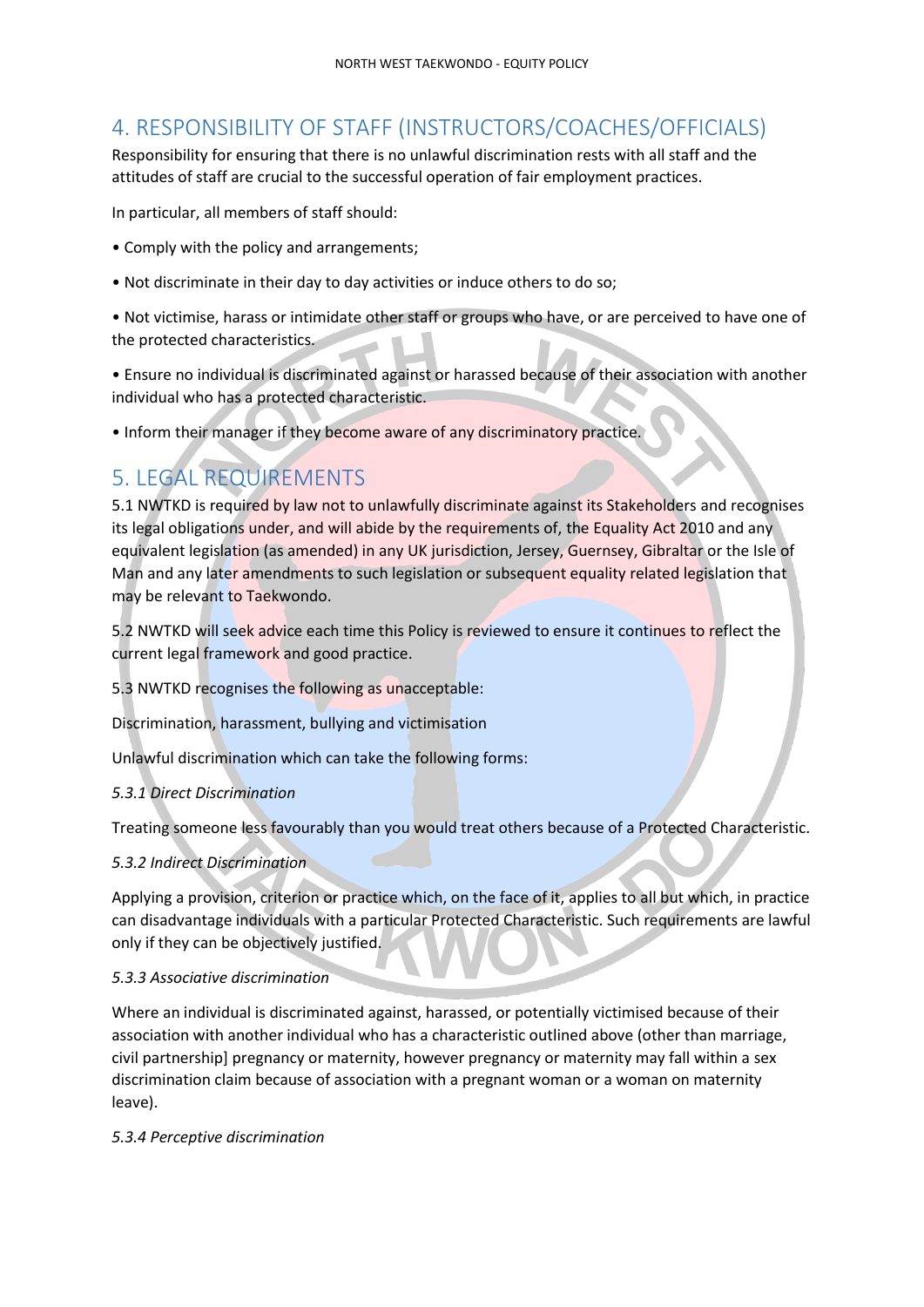Where an individual is discriminated against or harassed based on a perception that they have a characteristic outlined above when they do not, in fact, have that characteristic (other than marriage, civil partnership, pregnancy or maternity).

### *5.3.5 Harassment*

Engaging in unwanted conduct relating to a relevant Protected Characteristic or unwanted conduct of a sexual nature where the conduct has the purpose or effect of violating the recipient's dignity or creating an intimidating, hostile, degrading, humiliating or offensive environment for the recipient, or any other individual affected by such conduct. NWTKD is committed to ensuring that its Stakeholders are able to conduct their activities free from harassment.

### *5.3.6 Third Party Harassment*

Third party harassment relates to actions carried out by non NWTKD individuals such as customers, clients, contractors etc. NWTKD will investigate any report or complaint of third-party harassment and will take all reasonable steps to prevent it from happening again

### *5.3.7 Bullying*

The misuse of power or position to criticise persistently or to humiliate and undermine an individual's confidence.

### *5.3.8 Victimisation*

Subjecting someone to a detriment because he or she has in good faith taken action under the Equality Act 2010 (or equivalent legislation) by bringing proceedings, giving evidence or information in relation to proceedings, making an allegation that a person has contravened the Equality Act 2010 (or equivalent legislation) or doing any other thing for the purpose of or in connection with the Equality Act 2010 (or any equivalent legislation).

5.4 NWTKD regards discrimination, harassment, bullying or victimisation, as described above, as serious misconduct. All complaints will be taken seriously and appropriate measures including disciplinary action, where applicable, may be brought against any Stakeholder who unlawfully discriminates against, harasses, bullies or victimises any other person.

### <span id="page-3-0"></span>6. REASONABLE ADJUSTMENT

6.1 When any decision is made about an individual, the only personal characteristics that may be taken into account are those that are consistent with any relevant legislation and are relevant to the substance of the decision being made.

6.2 NWTKD recognises that it has a duty to make reasonable adjustments for persons with a disability.

6.3 The duty to make reasonable adjustments includes the removal, adaptation or alteration of physical features, if the physical features make it impossible or unreasonably difficult for people with protected characteristics to make use of services. In addition, when acting as a service provider, NWTKD has an obligation to think ahead and address any barriers that may impede people with protected characteristics from accessing its services.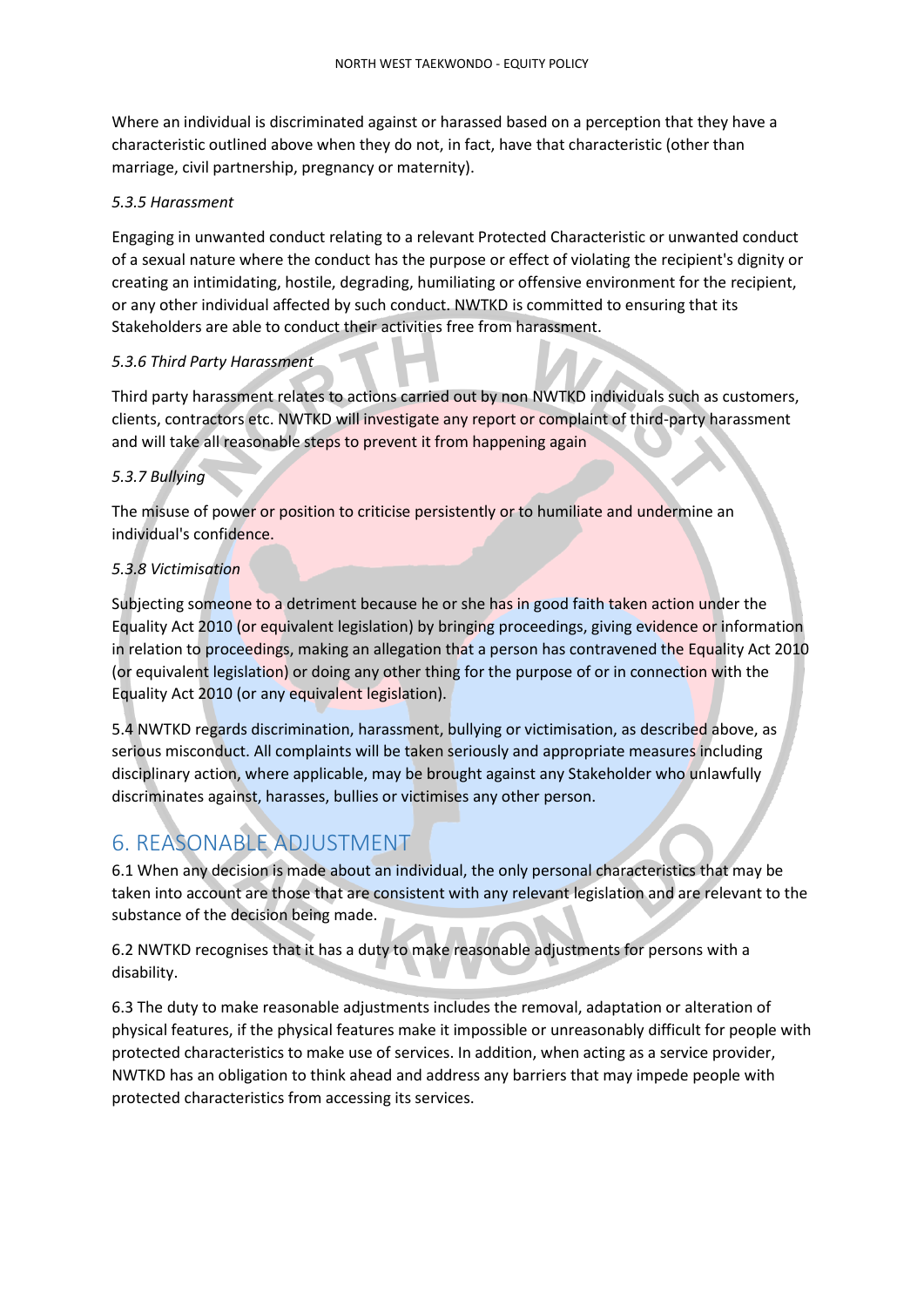### <span id="page-4-0"></span>7. STUDENTS WITH A DISABILITY

Working with partners, North West TaeKwonDo has produced an accessibility policy and plan for all its member clubs to adhere to.

The accessibility plan is required for:

- Increasing access for students with a disability to Taekwondo Clubs
- Improving access to the club's environment
- Improving written information for students with a disability

There are three main duties:

- To provide equal opportunities for students with a disability
- To make reasonable adjustments to include students with a disability
- To prepare an accessibility strategy

Definition of Disability

You are disabled under the Equality Act 2010 if you have a physical or mental impairment that has a 'substantial' and 'long-term' negative effect on your ability to do normal daily activities.

## <span id="page-4-1"></span>8. TRANSGENDER STUDENTS

NWTKD considers that Taekwondo is a gender affected sport under the Equality Act 2010. In consultation with Member Clubs and Taekwondo athletes, a NWTKD Transgender Policy has been developed and added to the NWTKD suite of policies and procedures.

## <span id="page-4-2"></span>9. EQUITY TRAINING

A series of regular briefing sessions will be held for staff on equity issues. These will be repeated as necessary. Equity information is also included in induction programmes.

Training will be provided for Member Club representatives on this policy and the associated arrangements. All Member Club representatives who have an involvement in the recruitment and selection process will receive specialist training.

### <span id="page-4-3"></span>10. MONITORING

• NWTKD deems it appropriate to state its intention not to discriminate and assumes that this will be translated into practice consistently across the organisation as a whole. Accordingly, a monitoring system will be introduced to measure the effectiveness of the policy and arrangements.

• The system will involve the routine collection and analysis of information on employees by gender, marital status, ethnic origin, sexual orientation, religion/beliefs, grade and length of service in current grade. Information regarding the number of staff who declare themselves as disabled will also be maintained.

• There will also be regular assessments to measure the extent to which recruitment to first appointment, internal promotion and access to training/development opportunities affect equal opportunities for all groups.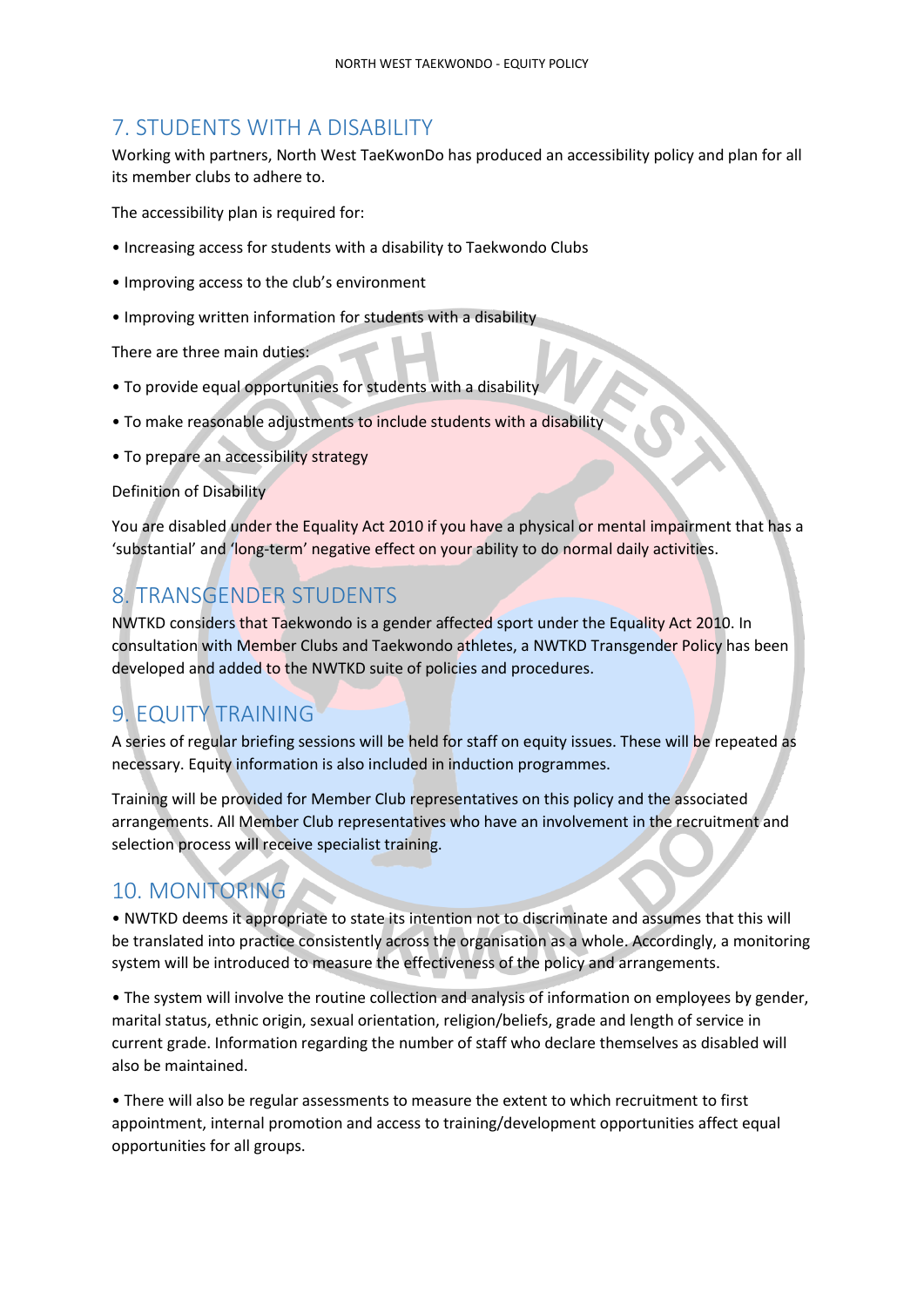• We will maintain information on staff who have been involved in certain key policies: Disciplinary, Grievance and Bullying & Harassment.

• Where appropriate, equality impact assessments will be carried out on the results of monitoring to ascertain the effect of NWTKD policies and our services / products may have on those who experience them.

• The information collected for monitoring purposes will be treated as confidential and it will not be used for any other purpose.

• If monitoring shows that NWTKD, or areas within it, are not representative, or that sections of our workforce are not progressing properly within NWTKD, then an action plan will be developed to address these issues. This will include a review of recruitment and selection procedures, NWTKD policies and practices as well as consideration of taking legal Positive Action.

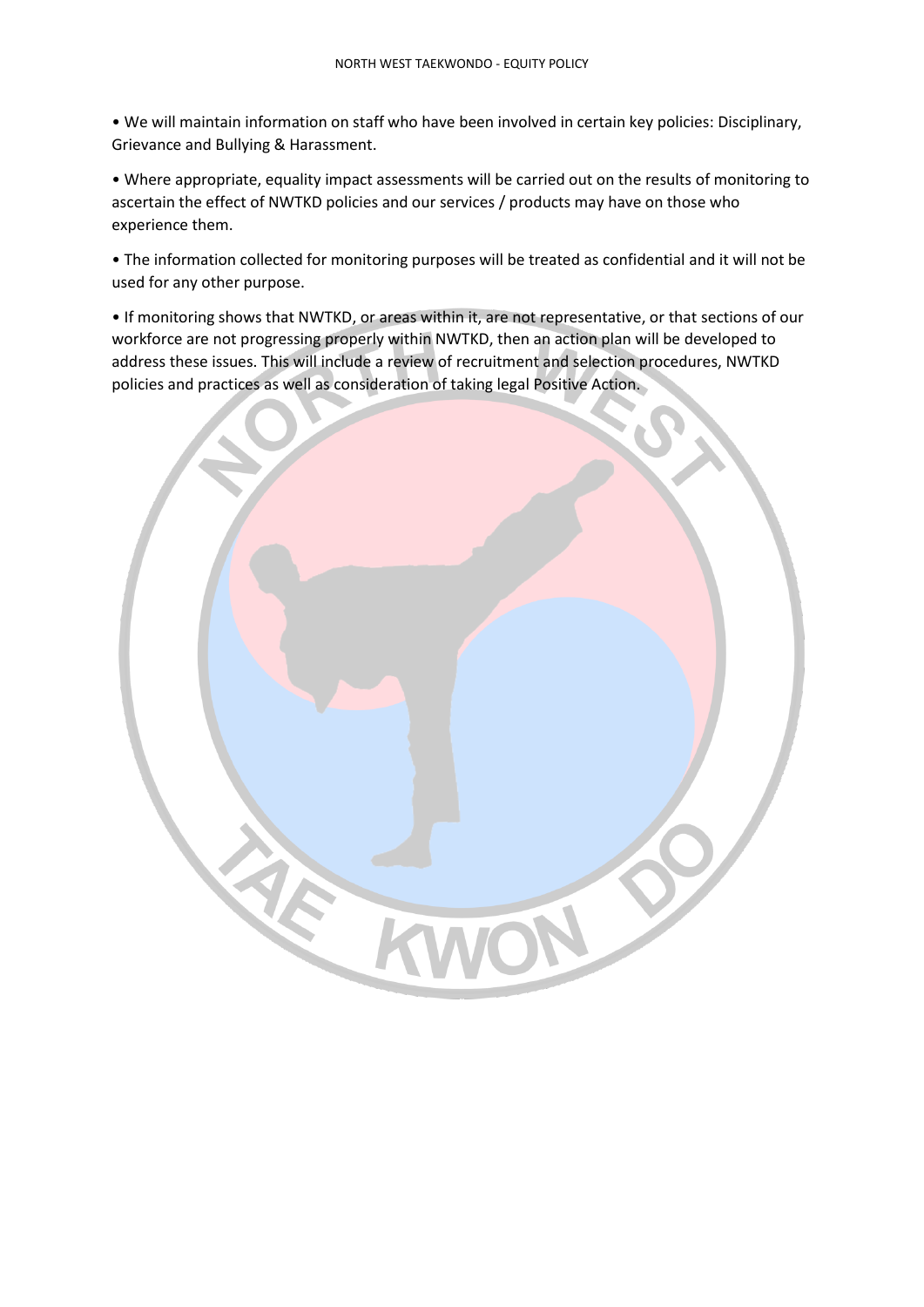## <span id="page-6-0"></span>APPENDIX A – GLOSSARY OF DISABILITIES

This appendix sets out to offer some information on the more prevalent SEND encountered in schools. It also offers links to some of the many possible websites where information is available on the areas listed in this appendix.

Typically, these websites offer details on the special need or medical condition, a section on frequently asked questions (FAQs) and some points of contact where further information and/or support can be accessed, possibly both nationally and locally. Neither the information nor the websites should be seen as exclusive. Rather, they provide one starting point for seeking additional help and advice. Similar websites exist for conditions not discussed here.

Clearly, those working with children and young people need to access appropriate advice from parents, medical staff, local authority (LA) staff etc on carrying out risk assessments and preparing personal healthcare plans when developing and implementing a suitable programme of physical activity. These risk assessments and healthcare plans should be regularly reviewed and amended as necessary.

The websites that offer a useful starting point are listed immediately below each.

### **Asthma**

Asthma is a common ailment and currently over one million children take medication for the condition. The usual symptoms of asthma include:

- Coughing
- Wheezing
- Shortness of breath and tightness in the chest

Attacks can vary from very mild, which require little or no treatment, to those that are so severe, they require prompt medical support. Generally speaking, exercise is good for people with asthma although, for some, it can bring on the symptoms of asthma. Adults working with children with asthma should ensure that:

- Levels of fitness are increased gradually
- The child's inhaler is always available when exercising

Safe practice in physical education and school sport:

- Where exercise triggers a child's asthma, they should use their inhaler before they warm up
- They should always warm up and cool down thoroughly
- The area is free of irritants that may trigger the child's asthma

• The child is allowed to stop exercising if symptoms occur and appropriate medical procedures are followed until the child feels well enough to take part

Asthma UK

[www.asthma.org.uk/](http://www.asthma.org.uk/)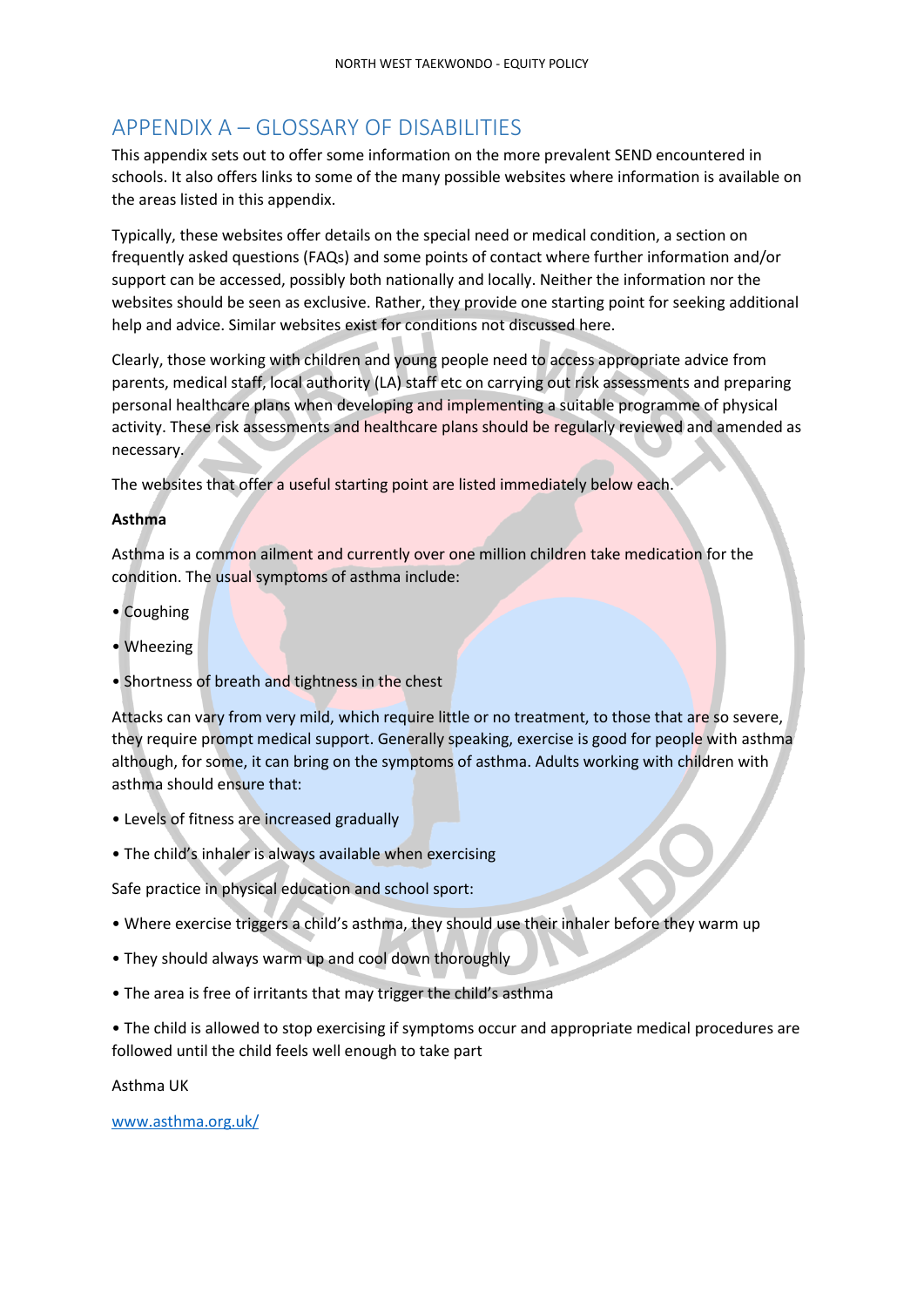### **Attention Deficit Hyperactivity Disorder (ADHD)**

People with ADHD find it difficult to pay attention, concentrate and thus find remembering instructions difficult. It is sometimes treated with medication to help focus and understand what is expected of them.

Instructors working with students with ADHD should:

- Ensure instructions are clear and easy to follow
- Encourage students and reward their efforts and achievements
- Eemain consistent in their approach
- Carefully risk assess physical activities, ensuring that potentially difficult situations can be well managed

National Attention Deficit Disorder Information and Support Service

[www.addiss.co.uk/](http://www.addiss.co.uk/)

### **Autistic Spectrum Disorder/ Asperger Syndrome**

Autism is a spectrum condition. All autistic people share certain difficulties but being autistic will affect them in different ways.

These differences, along with differences in diagnostic approach, have resulted in a variety of terms being used to diagnose autistic people. Terms that have been used include autism, autism spectrum disorder (ASD), autism spectrum condition (ASC), atypical autism, classic autism, Kanner autism, pervasive developmental disorder (PDD), high-functioning autism (HFA), Asperger syndrome and pathological demand avoidance (PDA).

Some autistic people also have learning disabilities, mental health issues or other conditions. A person with an Asperger syndrome profile may have no significant delay in language or cognitive development but they still have social communication difficulties. They may also have specific delays in motor development as well as motor 'clumsiness'.

Instructors working with autistic students should:

- Speak clearly and give students time to understand what is expected of them
- Encourage and give prompts where necessary
- Apply rules consistently

• Prepare students as much as possible for the activity they will be doing, such as showing them photographs, sharing plans or seeing demonstrations

The National Autistic Society

[www.autism.org.uk](http://www.autism.org.uk/)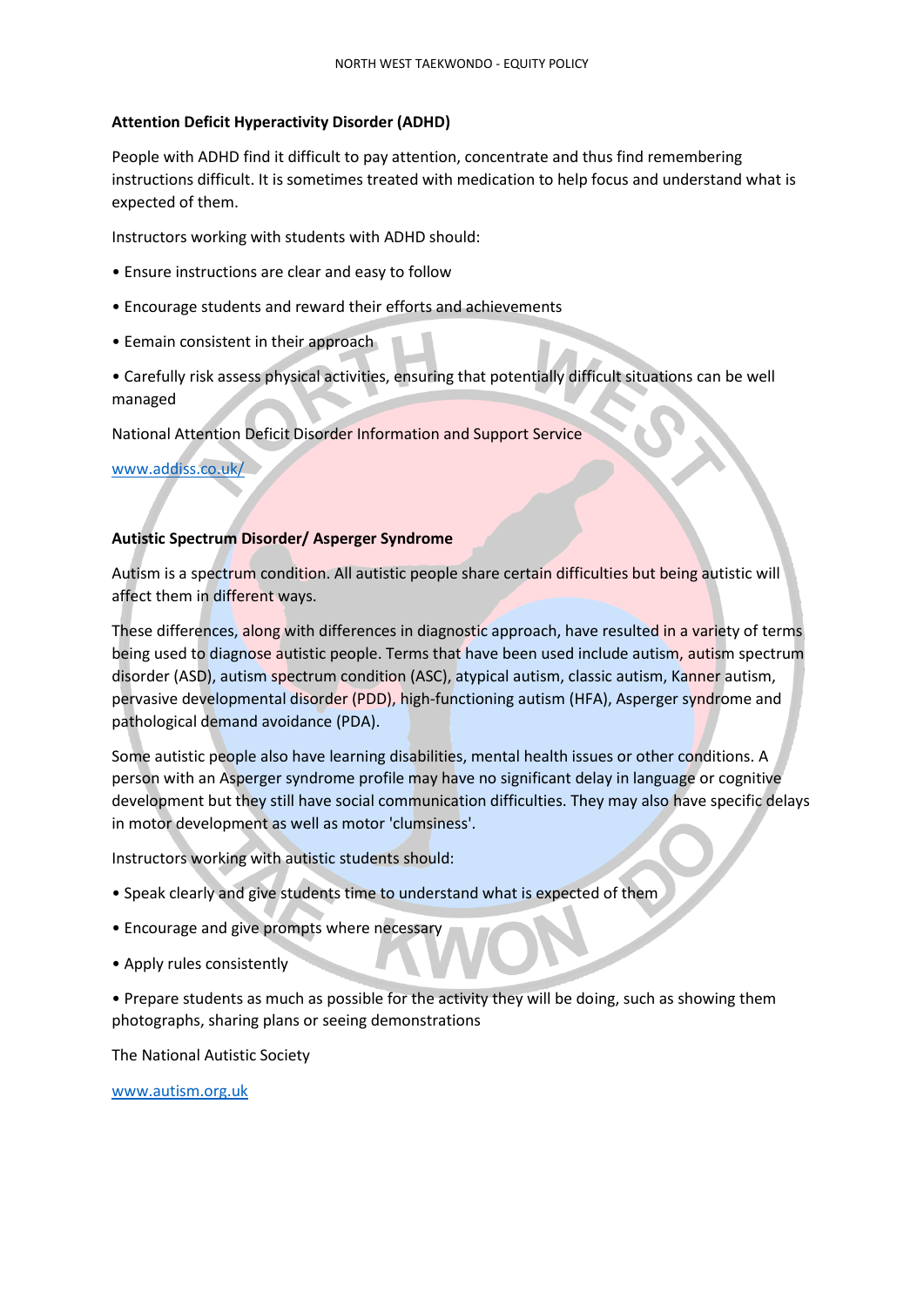### **Cerebral Palsy**

Cerebral palsy is a group of conditions that results from damage to, or failure in the development of, part of the brain. It can affect movement and posture. It can present with a range of difficulties, including perceptual, communication, movement and control, sensory impairment, and short attention span.

Instructors working with students with cerebral palsy should:

• Link with other professionals (e.g. physiotherapists) to develop an appropriate motor support programme, including the use of any specialist equipment

• Encourage support from peers

• Ensure the student understands what is expected of him/her, possibly through the use of demonstration

Scope

### [www.scope.org.uk](http://www.scope.org.uk/)

### **Diabetes**

Diabetes is a condition in which the amount of glucose (sugar) in the blood is too high because the body cannot use it properly. Having diabetes should not stop someone taking a full part in sporting activities. Indeed, keeping active is a part of a well-planned response to managing diabetes. Those working with people with diabetes should liaise with their parents (for children) and healthcare professionals to understand the individual needs of the person and how they may be addressed.

Instructors working with students with diabetes should be aware:

• Of the symptoms associated with the onset of hypoglycaemia

• That a person with diabetes may carry with them a bag containing a blood glucose testing kit, food, glucose tablets, drinks etc, which he/she should be allowed to use as and when necessary

• That training programmes should be built up gradually

Diabetes UK

[www.diabetes.org.uk](http://www.diabetes.org.uk/)

### **Down's Syndrome (Trisomy 21)**

Down's syndrome is a congenital condition caused at conception. It arises from a failure in cell division of chromosome 21 (hence Trisomy 21), leading to 47, rather than 46, chromosomes developing. Among other characteristics, those with Down's syndrome can have reduced muscle tone, heart conditions, hearing and vision difficulties, respiratory difficulties and learning difficulties that can impact upon physical activity.

Note: all people with Down's syndrome are different and advice should be sought on the exact needs of each individual.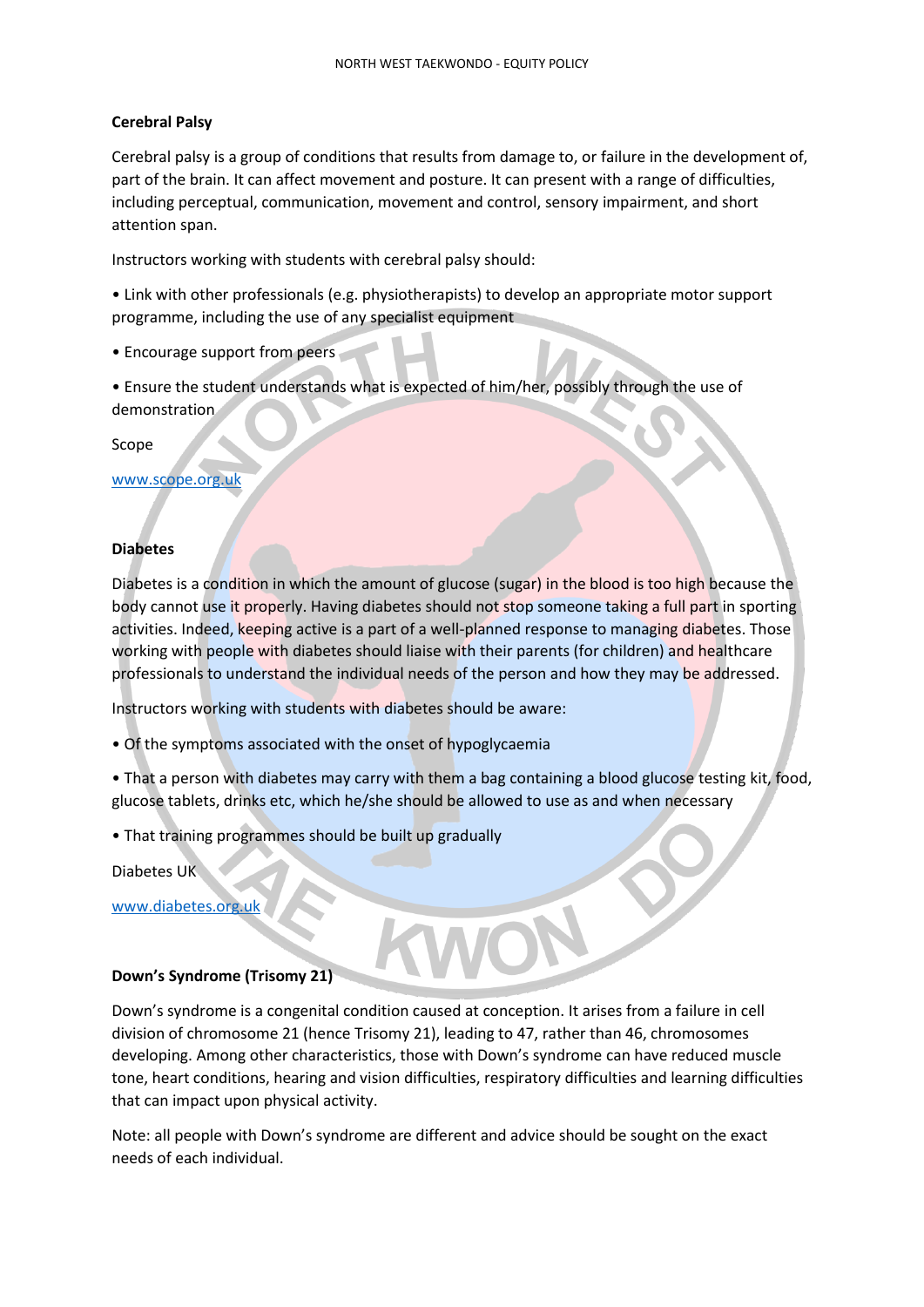People with Down's syndrome should not be barred from physical activity. However, they do have a small risk of suffering acute dislocation of the atlantoaxial joint. As a result, should a person with Down's syndrome develop pain behind the ear or elsewhere in the neck, abnormal head posture, deterioration of gait, manipulative skills or bowel and/or bladder control, specialist advice should be sought immediately. Further, some people with Down's syndrome may have a heart condition. Therefore, should they complain of tiredness, he/she should be allowed to rest or sit out an activity and be monitored until he/she recovers.

In addition, those working with people with Down's syndrome should:

- Use demonstration, sign and gesture to support learning
- Offer regular encouragement and praise for efforts
- Speak directly to the student to reinforce instructions and ensure he/she understands the task
- Liaise with other professionals in the development of a healthcare plan.

Down's Syndrome Association

[www.downs-syndrome.org.uk](http://www.downs-syndrome.org.uk/)

#### **Dyspraxia**

Dyspraxia is an impairment or immaturity in movement, often termed 'clumsy child syndrome'. The degree of difficulty experienced can vary greatly. Difficulties are often found with gross and fine motor skills. In addition, poor balance and difficulties in coordinating body parts can lead to poor performance in sport.

Instructors working with students with dyspraxia should:

• Liaise with physiotherapists and occupational therapists in the preparation of physical activity programmes; it is worth noting that such programmes are also often of value to other pupils as well

- Encourage effort
- Encourage support from peers through the use of a 'buddy' system

The Dyspraxia Foundation

[www.dyspraxiafoundation.org.uk](http://www.dyspraxiafoundation.org.uk/)

#### **Epilepsy**

The effects of epilepsy vary from person to person. Indeed, it is possible that a person with epilepsy may never have a seizure while training. In all cases, the person, his/her parents (where appropriate) and, where necessary, healthcare professionals should be consulted in the formulation of the individual healthcare plan and associated risk assessment.

Instructors working with students with epilepsy should:

- Make themselves aware of the precise nature of each person's needs with regard to epilepsy
- Be aware of the appropriate first-aid response, should it be required